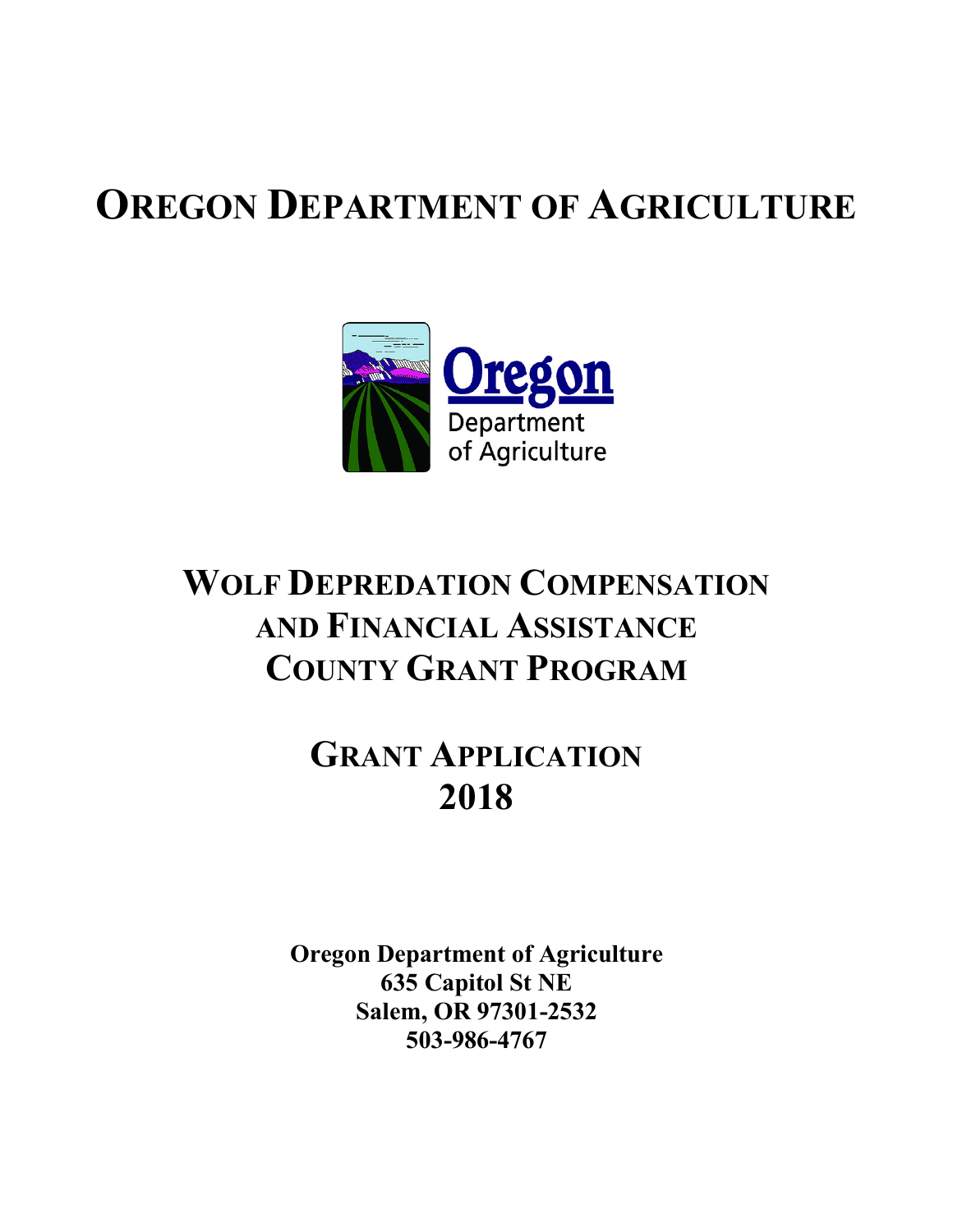#### **A. INTRODUCTION AND PURPOSE**

On June 24, 2011 the Oregon Legislature passed House Bill 3560, which directed the Oregon Department of Agriculture (ODA) to establish and implement a wolf depredation compensation and financial assistance grant program, using moneys in the Wolf management Compensation and Proactive Trust Fund to provide grants to assist counties to implement county wolf depredation compensation programs under which:

- 1. Compensation may be awarded to reimburse persons for livestock or working dogs that are injured or killed due to confirmed or probable wolf depredation;
- 2. Financial assistance may be awarded to persons to assist with the implementation of livestock management techniques or nonlethal wolf deterrence techniques designed to discourage wolf depredation of livestock;
- 3. Compensation may be awarded to reimburse persons for livestock or working dogs that are missing due to wolf depredation;
- 4. Compensation may be awarded to counties for allowable expenses associated with implementing the block grant program in their county.

ODA's wolf depredation compensation and financial assistance grant program complements the Oregon Department of Fish and Wildlife (ODF&W) Wolf Conservation and Management Plan in the area of developing and maintaining a cooperative livestock producer assistance program that proactively minimizes wolf-livestock conflict and assists livestock producers experiencing wolf-related livestock losses.

### **B. GRANT SCHEDULE – 2018 TIMELINES**

#### **Application Schedule**

February 1, 2018 Grant application process opens for counties; February 23, 2018 Grant applications due to ODA; Feb. 26 – Mar. 2, 2018 **ODA** application review process completed; March 5, 2018 Award notification and grant agreements to be mailed. \* Late submissions may be accepted at the discretion of ODA

### **C. COUNTY ELIGIBILITY**

In order for a county to be eligible for consideration of these grant funds, certain requirements must be met. These requirements are outlined in OAR 603-019-0015. In short, they include:

- Establishing a county advisory committee to oversee the county wolf program;
- Establish a procedure by which producers experiencing a high rate of depredation are given priority;
- Establish compensation rates for death/injury of livestock or working dogs;
- Establish compensation rates for missing livestock attributable to wolf depredation;
- Establish eligibility requirements for producers to access grant funds based on current ORS's and OAR's;
- Must assure that at least 30% of a county's total grant funds are used for nonlethal prevention;
- Must contribute money equal to 10% of the allowable expenditures needed to implement the program;

### **D. SUBMISSION PROCESS**

Please complete the attached grant application (sections E through J) for consideration of funds. The completed grant application must be received by the ODA by Friday, February 23, 2018, by 5:00 PM.

Applications should be addressed to: Jason Barber, Program Area Director Wolf Depredation Compensation and Financial Assistance Grant Program Oregon Department of Agriculture 635 Capitol Street NE Salem, OR 97301 ibarber@oda.state.or.us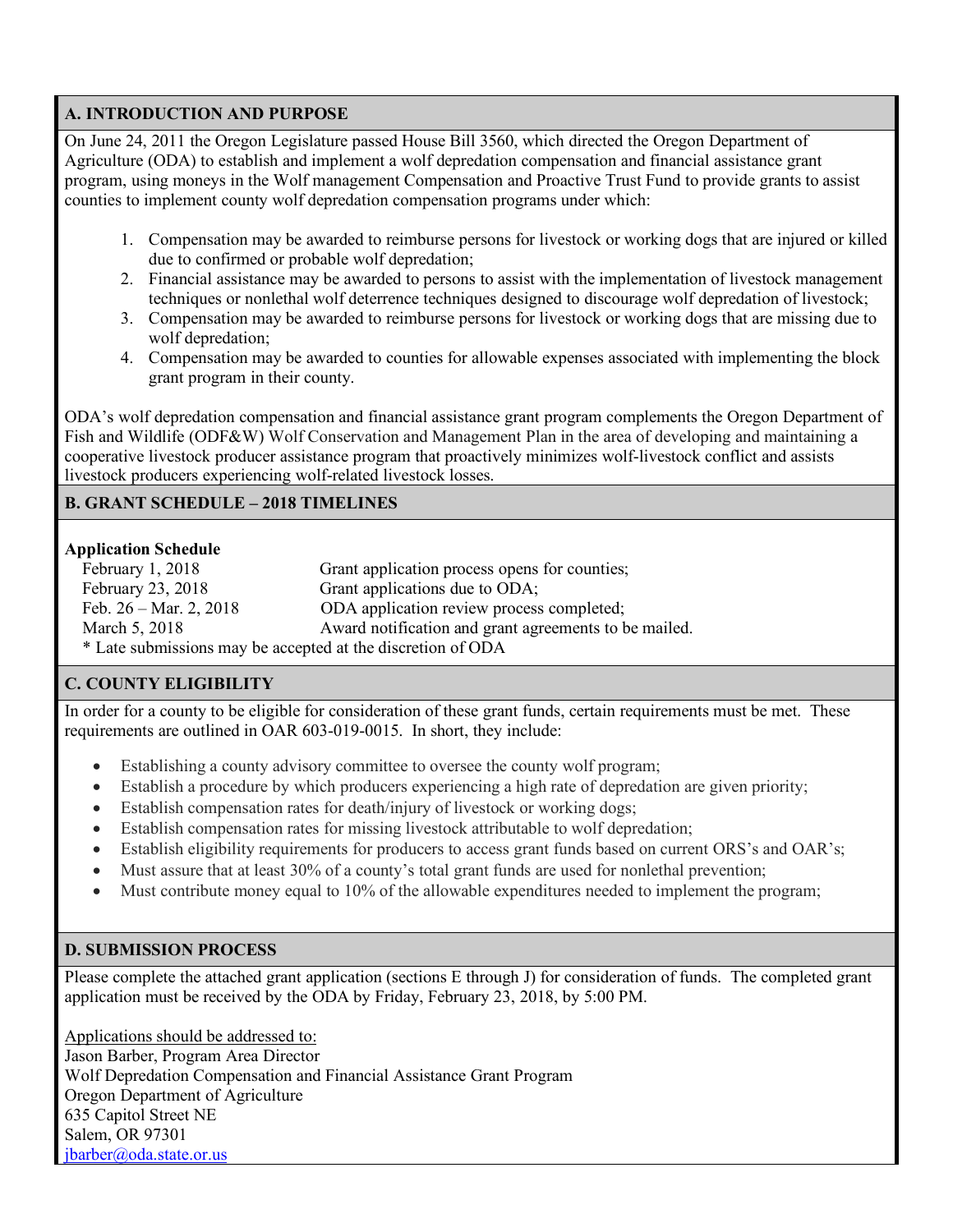#### **E. PLEASE COMPLETE - COUNTY BLOCK GRANT APPLICATION FOR 2018**

| <b>Applicant Agency's</b>                                                                                                                                                                                                                                                                                                                          |        |                 |    |       |  |  |  |
|----------------------------------------------------------------------------------------------------------------------------------------------------------------------------------------------------------------------------------------------------------------------------------------------------------------------------------------------------|--------|-----------------|----|-------|--|--|--|
| <b>Legal Name:</b>                                                                                                                                                                                                                                                                                                                                 |        |                 |    |       |  |  |  |
| <b>Mailing</b><br><b>Address:</b>                                                                                                                                                                                                                                                                                                                  |        |                 |    |       |  |  |  |
|                                                                                                                                                                                                                                                                                                                                                    |        |                 |    |       |  |  |  |
| City:                                                                                                                                                                                                                                                                                                                                              |        | $\mathbf{Zip:}$ |    |       |  |  |  |
| County:                                                                                                                                                                                                                                                                                                                                            |        |                 |    |       |  |  |  |
| <b>Name of County Contact:</b>                                                                                                                                                                                                                                                                                                                     |        |                 |    |       |  |  |  |
| <b>Title:</b>                                                                                                                                                                                                                                                                                                                                      |        |                 |    |       |  |  |  |
| Phone#:                                                                                                                                                                                                                                                                                                                                            |        | <b>Fax #:</b>   |    |       |  |  |  |
| <b>County Contact Email:</b>                                                                                                                                                                                                                                                                                                                       |        |                 |    |       |  |  |  |
| <b>GRANT FUND REQUEST</b>                                                                                                                                                                                                                                                                                                                          |        |                 |    |       |  |  |  |
| Category 1. Grant funds requested for compensation for death or injury to<br>livestock or working dog's due to wolf depredation from February 22, 2017<br>through February 23, 2018. (Please complete section F if applying for Category<br>1 funds.)                                                                                              |        |                 | \$ |       |  |  |  |
| <b>Category 2.</b> Grant funds requested for livestock and working dogs that are<br>missing due to wolf depredation from February 22, 2017 through February 23,<br>2018. (Please complete section G if applying for Category 2 funds.)                                                                                                             |        |                 | \$ |       |  |  |  |
| <b>Category 3.</b> Grant funds requested for implementation of livestock management<br>activities and nonlethal wolf deterrence techniques, to prevent interactions<br>between wolves and livestock or working dogs from approximately March 6,<br>2018 through January 31, 2019. (Please complete section H if applying for<br>Category 3 funds.) |        |                 |    |       |  |  |  |
| <b>Category 4.</b> Grant funds requested for the expenses allowed under 603-019-<br>0015(g) for implementation of the County Block Grant Program for 2018.<br>(May only request 90% of actual expenses, The remaining expenses are to be<br>included under Item 5 as a money contribution.)                                                        |        |                 | \$ |       |  |  |  |
| <b>Total grant funds requested</b>                                                                                                                                                                                                                                                                                                                 |        |                 | ¢  |       |  |  |  |
| <b>Category 5.</b> County contribution. The county must contribute an amount of<br>money equal to 10% of the total expenditures incurred for implementing the<br>grant program as described in OAR $603-019-0015(g)$                                                                                                                               |        |                 | \$ |       |  |  |  |
| <b>Authorized Official:</b>                                                                                                                                                                                                                                                                                                                        | Title: |                 |    |       |  |  |  |
| <b>Signature of Authorized</b><br>Official:                                                                                                                                                                                                                                                                                                        |        |                 |    | Date: |  |  |  |

**\*Note: At least 30% of ODA's total grant program award for each year must be distributed for livestock management techniques or nonlethal wolf deterrence techniques designed to discourage wolf depredation of livestock.**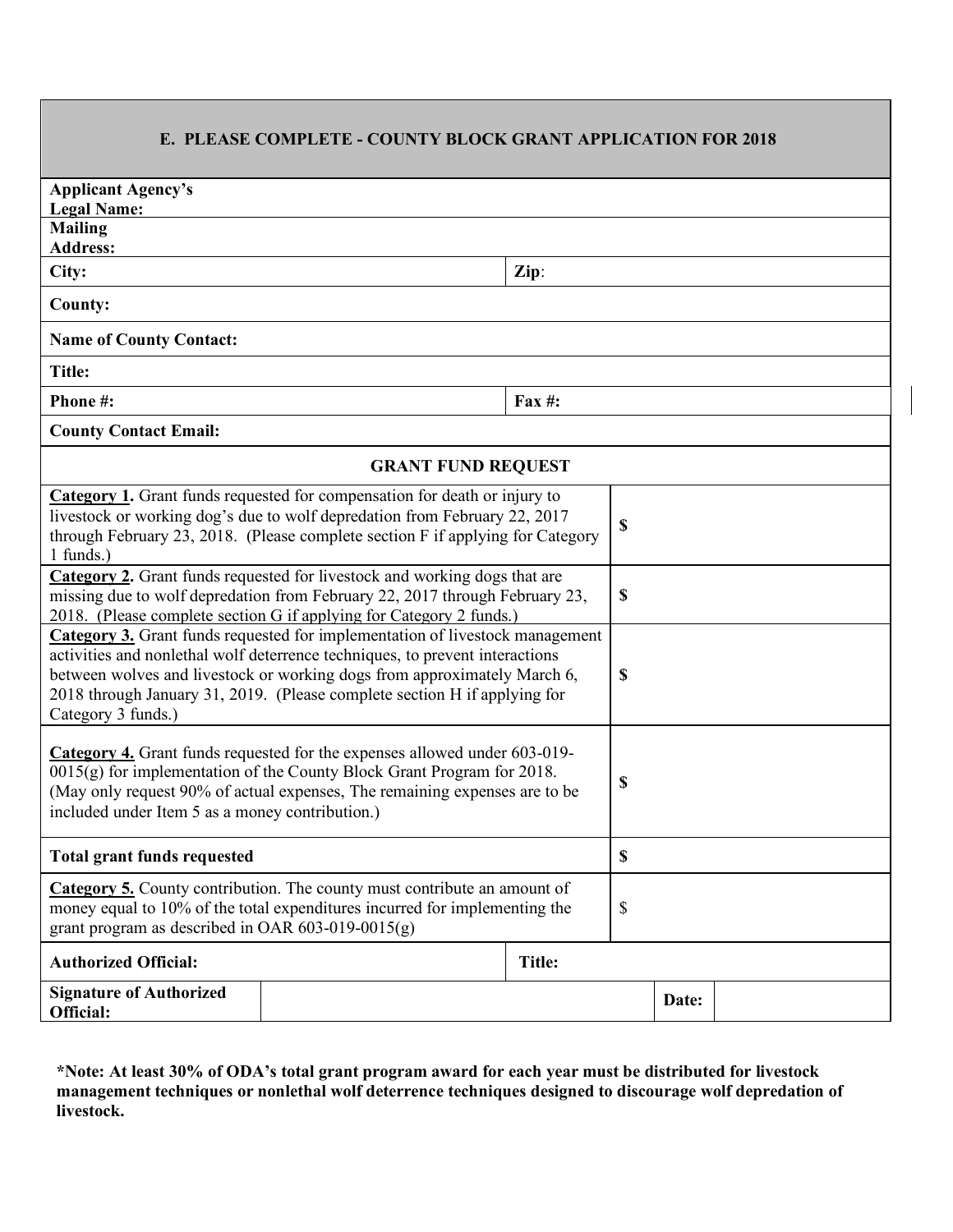### **F. Category 1 – Death or Injury of Livestock - Documentation Requirements**

If your county is applying for Category 1 funds for compensation of death or injury to livestock or working dog's due to wolf depredation, please provide the following information for each claim:

- 1. Producer name;
- 2. Location of death/injury incident (within or outside area of known wolf activity);
- 3. Copy of ODF&W Wolf Depredation Investigation Summary Report;
- 4. Animal type;
- 5. Whether animal was insured:
- 6. Number of animals included in claim
- 7. Determined value of animal(s);
- 8. Wolf deterrence methods being used by producer prior to depredation

## **G. Category 2 – Missing Livestock Documentation Requirements**

If your county is applying for Category 2 funds for missing livestock or working dog's due to wolf depredation, please provide the following documentation for each claim:

- 1. Please provide logistics information (map or other documentation) showing that the missing animals went missing within an area of known wolf activity (AKWA) as designated by the ODFW;
- 2. What tools, documentation or other information did your committee use to rule out or eliminate other causes of the missing livestock/working dog(s)? Please provide examples for each claim;
- 3. What tools, documentation or other information did your committee use to rule out circumstances that may have attracted wolves or encouraged conflict between wolves and livestock for each specific claim;
- 4. What tools, documentation or other information did your committee use to determine that each producer filing a missing livestock claim was implementing best management practices and reasonable non-lethal methods to deter wolves?

# **H. Category 3 – Description and Price Estimate of Non-lethal Preventative Techniques**

If your county is applying for Category 3 funds to assist with the implementation of livestock management activities and nonlethal wolf deterrence techniques, to prevent interactions between wolves and livestock or working dogs, please provide a brief description of the preventative techniques you will be offering and their estimated cost.

Example:

2 Range Riders from 9/01/18 through 12/31/18 paid at \$12 per hour for a total of 545 hours = \$6,540

Fuel costs for 2 Range Riders = \$250

Purchase of 2 RAG Boxes = \$400

2 Bone Pile Removals for estimated time of 16 hrs. paid at \$35 per hour = \$560

Total Prevention Grant Requested = \$7,750